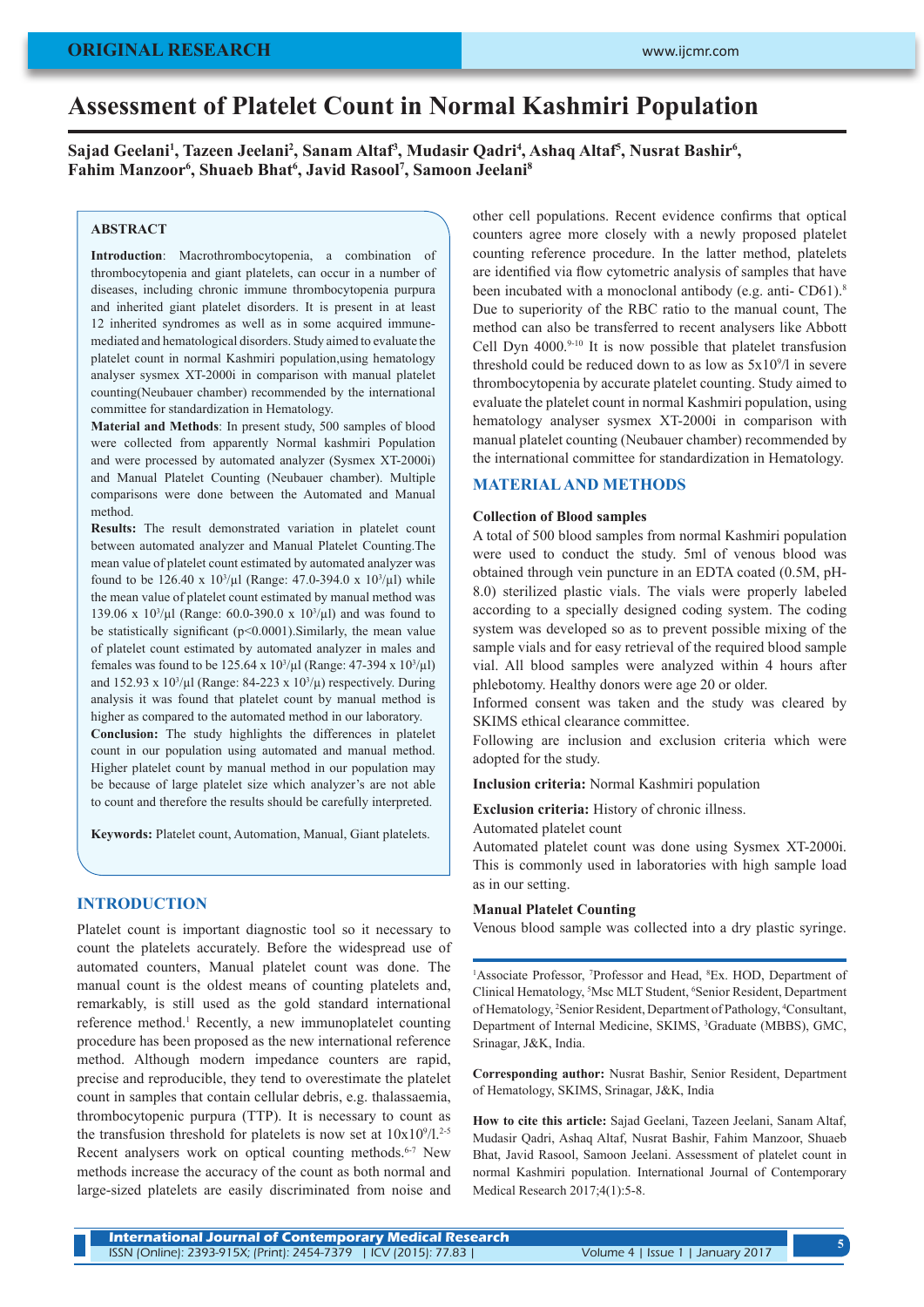The blood and anticoagulant was mixed gently, to avoid frothing, without any delay. Whole blood was diluted with a 1% ammonium oxalate solution. The erythrocytes were lysed by diluent while the leukocytes, platelets and reticulocyte remained intact. The standard dilution for platelet counts was 1 in 20. The sample was incubated for sometime and mounted on a haemocytometer. The cells were allowed to settle and then counted in a specific area of the haemocytometer chamber under the microscope. The number of platelets was calculated per microlitre (x  $10^9$ /L) of blood.

#### **Materials**

- 1. Blood samples (EDTA): control and test.
- 2. Improved Neubauer counting chamber.
- 3. Adjustable pipettes
- 4. 1% Ammonium oxalate solution for dilution.
- 5. Test tubes
- 6. Test tube rack
- 7. Glass capillary tubes
- 8. Petri dish with wet filter paper
- 9. Mechanical mixer

#### **Microscope**

Ordinary light microscope. Condenser was racked well down to provide enough contrast to 'see' the platelets.

## **Method**

- 1. Test tubes were labelled as 'control' or 'test' and a 1.9ml of ammonium oxalate was added to each tube.
- 2. 100µL of well mixed test or control blood sample was added to the appropriate tube.
- 3 Diluted samples were mixed by inversion.
- 4. Mirrored surface of the counting chamber was cleaned gently.
- 5. Counting chamber was placed on the stage of the microscope and with the 10X objective the surface was checked for scratches.
- 6. Glass cover slip was cleaned gently.
- 7. Moisture (water) over each of the raised transverse platforms of the counting chamber was wiped.
- 8. Glass cover slip was put into position along the platforms forming a sealed chamber over the engraved counting grids.
- 9. Capillary tube  $2/3$  to  $\frac{3}{4}$  full of well mixed (gently no air bubbles) diluted sample was filled.
- 10. Capillary tube was touched to the edge of the loading groove on one side of the counting chamber and we allowed the diluted sample to fill the chamber.
- 11. The counting chamber was placed in the damp chamber for 20 minutes to allow the platelets to settle.
- 12. Bottom of the chamber was wiped carefully to remove excess moisture from the moist box and place chamber on the microscope stage.
- 13. Using the 10X objective, we focused on the engraved counting area to look for the central 1mm square.
- 14. Then we changed to 40X objective to focus on one of the 25 squares contained in the central 1mm square.
- 15. The number of platelets in each of 16 squares in zig zag manner were counted including the platelets over or attached to either of two sides.
- 16. Steps 14 and 15 were repeated four more times to count the platelets in a total of 5/25 squares.

17. The total number of platelets per litre were calculated for the control and test samples using the general calculations for manual cell counting.

# **Calculations**

The hemacytometer counting chamber (improved Neubauer) was used (figure-1)

The dilution of blood for platelet counts was 1 in 20; therefore the dilution factor was 20. The volume of diluted blood used was based on the area and depth of the counting area. The area counted was 5mm and the depth was 0.1mm, therefore the volume factor was 0.5mm.

The formula used for calculating the cell count was:

 $Cells/mm^3 = \frac{No. of Platelets x dilution factor}{Area counted x depth of fluid}$ 

Where dilution was 1/20

Area counted was  $80/120 = 1/5$  sq.mm

Since cells were counted in 5 bigger squares and each square was further divided into 16 small squares.

Area of each square was  $= 1/400$  sq.mm

Hence area of 80 such squares  $= 80/400 = 1/5$  sq.mm

## **STATISTICAL ANALYSIS**

Microsoft office 2007 was used for statistical analysis. Descriptive statistics like mean and percentage were used for data interpretation.

## **RESULTS**

Platelets play a key role in both homeostasis and thrombosis. It is important to measure platelets accurately for identifying patients with either platelet dysfunction and monitoring modern antiplatelet therapy.

In present study, 500 samples of blood were collected from apparently Normal kashmiri Population and were processed by automated analyzer (Sysmex XT-2000i) and Manual Platelet Counting (Neubauer chamber). Multiple comparisons were done between the Automated and Manual method.

The result demonstrated variation in platelet count between automated analyzer and Manual Platelet Counting.

Age wise variation of Platelet count using Automated platelet count analyser and Manual method is given in Table 1.

The mean value of platelet count estimated by automated analyzer was found to be  $126.40 \times 10^{3}/\mu$ l (Range: 47.0-394.0)  $x$  10<sup>3</sup>/ $\mu$ l) while the mean value of platelet count estimated by manual method was 139.06 x  $10^{3}/\mu$ l (Range: 60.0-390.0 x  $10^{3}/\mu$ ul) and was found to be statistically significant  $(p<0.0001)$ (Table 2).

Similarly, the mean value of platelet count estimated by automated analyzer in males and females was found to be 125.64  $\frac{\text{x}}{10^3/\mu}$  (Range: 47-394 x 10<sup>3</sup>/ $\mu$ l) and 152.93 x 10<sup>3</sup>/ $\mu$ l (Range:  $84-223 \times 10^{3}/\mu$ ) respectively. While the mean value of platelet count estimated by manual platelet counting in males and females was found to be 138.42 x  $10^3/\mu$ l (Range: 60-390 x  $10^3/\mu$  $\mu$ l) and 161.43 x 10<sup>3</sup>/ $\mu$ l (Range: 95-230 x 10<sup>3</sup>/ $\mu$ l) respectively and was to be found statistically significant ( $p<0.0001$ ).

While studying 124 samples (24.8%) of the individuals falling in the age group of 15-25years, the mean value of platelet count by using Automated method was  $139.07 \times 10^{3}/\mu$ l (Range: 47- $247 \times 10^3/\mu$ l) and by using manual method was 151.43 x 10<sup>3</sup>/ $\mu$ l (Range:  $60-370 \times 10^3/\mu$ ). In the age group of 25-35, there were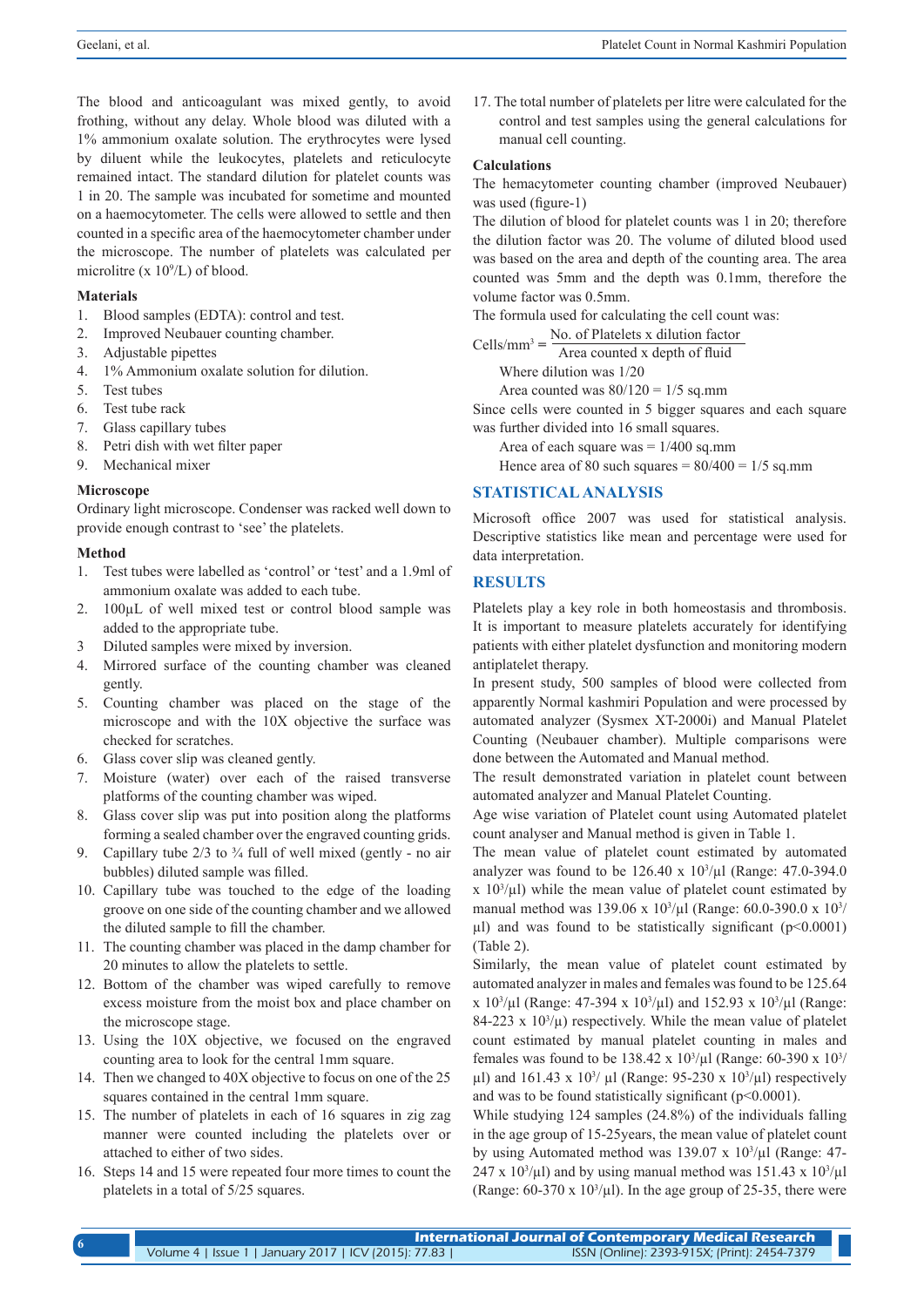|                                                                                                                                  |           | N   | Mean   | Std.             | Std.   | 95% Confidence           |              | <b>Minimum</b> | <b>Maximum</b> |
|----------------------------------------------------------------------------------------------------------------------------------|-----------|-----|--------|------------------|--------|--------------------------|--------------|----------------|----------------|
|                                                                                                                                  |           |     |        | <b>Deviation</b> | Error  | <b>Interval for Mean</b> |              |                |                |
|                                                                                                                                  |           |     |        |                  |        | Lower                    | <b>Upper</b> |                |                |
|                                                                                                                                  |           |     |        |                  |        | <b>Bound</b>             | <b>Bound</b> |                |                |
| Auto Platelet count                                                                                                              | $15 - 25$ | 124 | 139.07 | 44.024           | 3.953  | 131.25                   | 146.90       | 47             | 247            |
|                                                                                                                                  | $25 - 35$ | 205 | 124.85 | 48.287           | 3.373  | 118.20                   | 131.50       | 54             | 394            |
|                                                                                                                                  | 35-45     | 140 | 120.98 | 45.074           | 3.809  | 113.45                   | 128.51       | 47             | 286            |
|                                                                                                                                  | $45 - 55$ | 26  | 105.46 | 40.490           | 7.941  | 89.11                    | 121.82       | 53             | 213            |
|                                                                                                                                  | $55 - 65$ | 5   | 136.40 | 65.137           | 29.130 | 55.52                    | 217.28       | 56             | 200            |
|                                                                                                                                  | Total     | 500 | 126.40 | 46.755           | 2.091  | 122.29                   | 130.51       | 47             | 394            |
| Manual platelet count                                                                                                            | $15 - 25$ | 124 | 151.43 | 44.425           | 3.989  | 143.53                   | 159.32       | 60             | 370            |
|                                                                                                                                  | $25 - 35$ | 205 | 137.56 | 44.355           | 3.098  | 131.45                   | 143.66       | 65             | 390            |
|                                                                                                                                  | $35 - 45$ | 140 | 133.41 | 41.686           | 3.523  | 126.44                   | 140.37       | 60             | 280            |
|                                                                                                                                  | $45 - 55$ | 26  | 120.92 | 38.974           | 7.643  | 105.18                   | 136.66       | 73             | 220            |
|                                                                                                                                  | $55 - 65$ | 5   | 147.00 | 58.052           | 25.962 | 74.92                    | 219.08       | 70             | 200            |
|                                                                                                                                  | Total     | 500 | 139.06 | 44.087           | 1.972  | 135.19                   | 142.94       | 60             | 390            |
| <b>Table-1:</b> Age wise variation of platelet count                                                                             |           |     |        |                  |        |                          |              |                |                |
| This table shows mean value of plotalet count highest by mean value plotalet counting then outcometed counting in all age groung |           |     |        |                  |        |                          |              |                |                |

This table shows mean value of platelet count highest by mean value platelet counting than automated counting in all age groups

|                                                                |                | <b>Sum of Squares</b> | df  | <b>Mean Square</b> |       | Sig. |  |
|----------------------------------------------------------------|----------------|-----------------------|-----|--------------------|-------|------|--|
| Platelet count                                                 | Between Groups | 36420.744             |     | 9105.186           | 4.274 | .002 |  |
|                                                                | Within Groups  | 1054409.256           | 495 | 2130.120           |       |      |  |
|                                                                | Total          | 1090830.000           | 499 |                    |       |      |  |
| manual platelet count                                          | Between Groups | 32771.361             |     | 8192.840           | 4.328 | .002 |  |
|                                                                | Within Groups  | 937096.591            | 495 | 1893.124           |       |      |  |
|                                                                | Total          | 969867.952            | 499 |                    |       |      |  |
| <b>Table-2:</b> ANOVA platelet count between and within groups |                |                       |     |                    |       |      |  |

|                                                                                     | Method              |     | Mean   | <b>Std. Deviation</b> | <b>Std. Error Mean</b> | p-value     |  |  |
|-------------------------------------------------------------------------------------|---------------------|-----|--------|-----------------------|------------------------|-------------|--|--|
| Platelet count                                                                      | Auto-Platelet count | 500 | 126.40 | 46.755                | 2.091                  | $< 0.0001*$ |  |  |
|                                                                                     | Manual count        | 500 | 139.06 | 44.087                | .972                   |             |  |  |
| <b>Table-3:</b> Variation of platelet count by Auto-platelet count and Manual count |                     |     |        |                       |                        |             |  |  |

205 cases (41%), while analysing these cases the mean value of Automated platelet count was  $124.85 \times 10^3$  /µl (Range: 54-394 x 103 /µl) and the mean value by manual method was found 137.56 x  $10^{3}/\mu$ l (Range: 65-390 x  $10^{3}/\mu$ l). While in the age group of 35-45, analysis of 140 blood samples (28%) was done. During the analysis the mean value of Automated and Manual platelet count was found  $120.98 \times 10^3/\mu$ l (Range: 47-286 x  $10^3/\mu$ l) and 133.41  $x$  10<sup>3</sup>/ $\mu$ l (Range: 60-280 x 10<sup>3</sup>/ $\mu$ l) respectively. 26 samples (5.2%) of the donors of the age group of 45-55yrs were studied. The mean value of platelet count was found  $105.46 \times 10^{3}/\mu$ l (Range: 53-213 x  $10^3/\mu$ l) and 120.92 x  $10^3/\mu$ l (Range: 73-220 x 103 /µl) by using Auto and manual methods respectively. Only five samples (1%) of males of the age 55-65yrs were studied. The mean value of Auto platelet count was found  $136.40 \times 10^{3/2}$  $\mu$ l (Range: 56-200 x10<sup>3</sup>/ $\mu$ l) and mean value by manual method was found  $147 \times 10^3/\mu$ l (Range: 70-200 x  $10^3/\mu$ l) and was found to be statistically significant  $(p<0.05)$ .

While studying all the 500 samples, the mean value of Automated platelet count was found  $126.4 \times 10^{3}/\mu$ l. When the samples were analysed manually the mean value of Manual platelet count was found  $139.06 \times 10^3/\mu$  and was found to be statistically significant ( $p<0.05$ ) (Table-3).

# **Variation of platelet count by Automated and manual methods (Table 2)**

The samples were analysed for platelet count by using both Auto and manual methods. The maximum count (139.07 and

151.43 x  $10<sup>3</sup>/\mu$ l) was seen in the age group of 15-25yrs, while as, minimum count (105.46 and 120.92 x  $10^{3}/\mu$ I) was found in the individuals of the age group of 45-55yrs by using automated and manual methods of platelet count respectively.

The same blood samples were also used for Manual platelet count. The study shows that females have comparatively higher platelet than males as estimated by Manual platelet method. The Mean value of Manual platelet count was found  $138.42 \times 10^{3}$  $\mu$ l in males and 161.43 x 10<sup>3</sup>/ $\mu$ l in females and was found to be statistically significant ( $p$ <0.05).

During our study males were more in number than females and the mean value of platelet count was found highest in females than males by both automated platelet counting and manual platelet counting analysis.

# **CONCLUSION**

The study highlights the differences in platelet count in our population by using automated and manual methods. During analysis it was found that platelet count by manual method is higher as compared to the automated method in our laboratory. The possible reason in our population could be the large platelet size (Giant platelets, size 10-20<sub>um</sub>), which the analysers are not able to count and therefore the results should be carefully interpreted.

## **REFERENCES**

1. Brecher, G., Schneiderman, M. and Cronkite, E.P. The